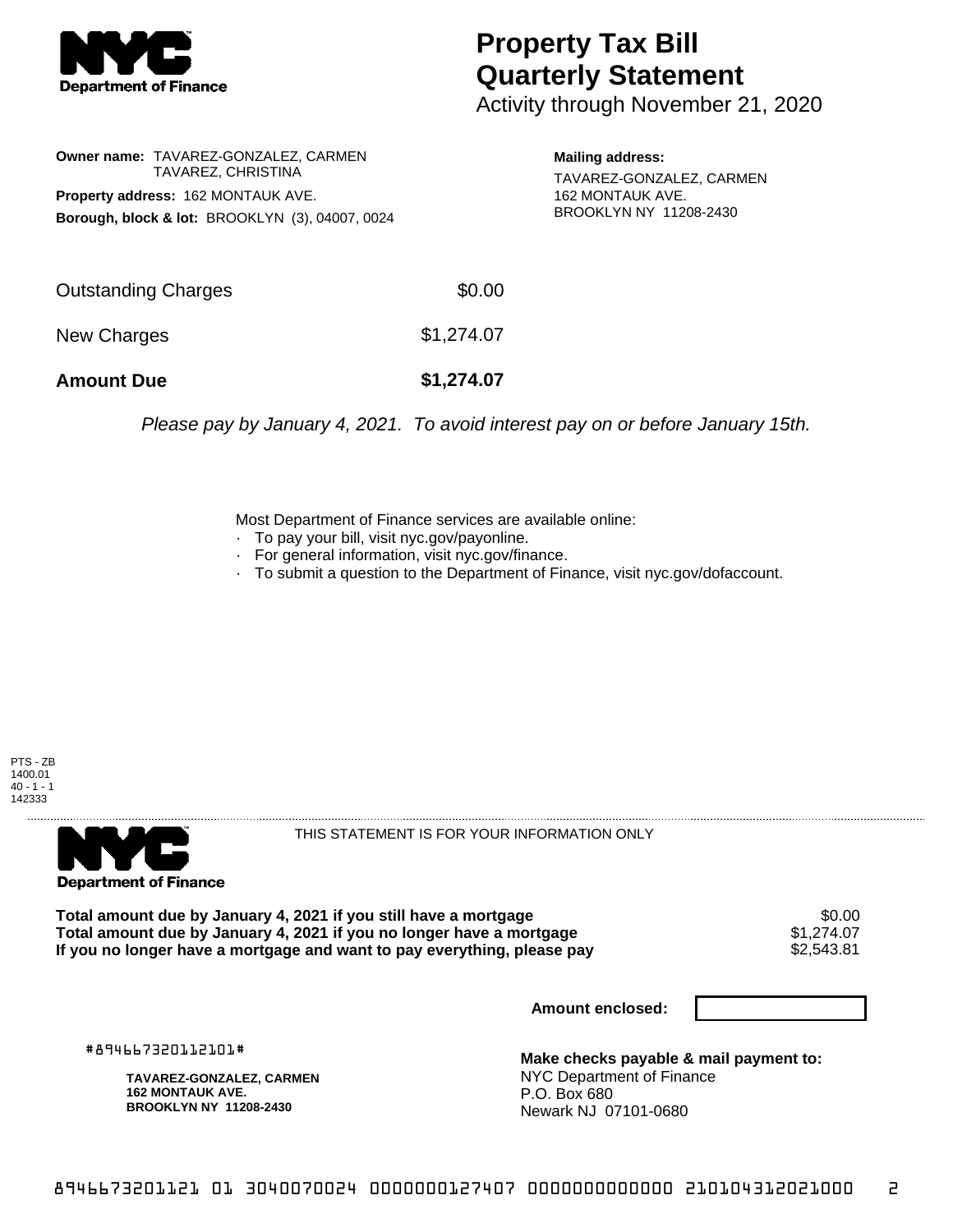

| <b>Billing Summary</b>                                                                                    | <b>Activity Date Due Date</b> | Amount       |
|-----------------------------------------------------------------------------------------------------------|-------------------------------|--------------|
| Outstanding charges including interest and payments                                                       |                               | \$0.00       |
| <b>Finance-Property Tax</b>                                                                               | 01/01/2021                    | \$1,289.79   |
| <b>Adopted Tax Rate</b>                                                                                   |                               | $$-15.72$    |
| <b>Total amount due</b>                                                                                   |                               | \$1,274.07   |
| <b>Tax Year Charges Remaining</b><br><b>Activity Date</b>                                                 | <b>Due Date</b>               | Amount       |
| <b>Finance-Property Tax</b>                                                                               | 04/01/2021                    | \$1,289.79   |
| <b>Adopted Tax Rate</b>                                                                                   |                               | $$-15.72$    |
| Total tax year charges remaining                                                                          |                               | \$1,274.07   |
| If you pay everything you owe by January 4, 2021, you would save:                                         |                               | \$4.33       |
| How We Calculated Your Property Tax For July 1, 2020 Through June 30, 2021                                |                               |              |
|                                                                                                           | Overall                       |              |
| Tax class 1 - Small Home, Less Than 4 Families                                                            | <b>Tax Rate</b>               |              |
| Original tax rate billed                                                                                  | 21.1670%                      |              |
| New Tax rate                                                                                              | 21.0450%                      |              |
| <b>Estimated Market Value \$814,000</b>                                                                   |                               |              |
|                                                                                                           |                               | <b>Taxes</b> |
| <b>Billable Assessed Value</b>                                                                            | \$35,873                      |              |
| Urban Dev. Act Proj.                                                                                      | $-10,101.00$                  |              |
| <b>Taxable Value</b>                                                                                      | \$25,772 x 21.0450%           |              |
|                                                                                                           | \$5,423.72                    | \$5,423.72   |
|                                                                                                           |                               |              |
| Basic Star - School Tax Relief                                                                            | $$-1,410.00$                  | $$-296.00**$ |
|                                                                                                           |                               | \$5,127.72   |
| <b>Tax Before Abatements and STAR</b><br>Annual property tax<br>Original property tax billed in June 2020 |                               | \$5,159.16   |

Please call 311 to speak to a representative to make a property tax payment by telephone.

## **Home banking payment instructions:**

- 1. **Log** into your bank or online bill pay website.
- 2. **Add** the new payee: NYC DOF Property Tax. Enter your account number, which is your boro, block and lot, as it appears here: 3-04007-0024 . You may also need to enter the address for the Department of Finance. The address is P.O. Box 680, Newark NJ 07101-0680.
- 3. **Schedule** your online payment using your checking or savings account.

## **Did Your Mailing Address Change?**

If so, please visit us at **nyc.gov/changemailingaddress** or call **311.**

When you provide a check as payment, you authorize us either to use information from your check to make a one-time electronic fund transfer from your account or to process the payment as a check transaction.